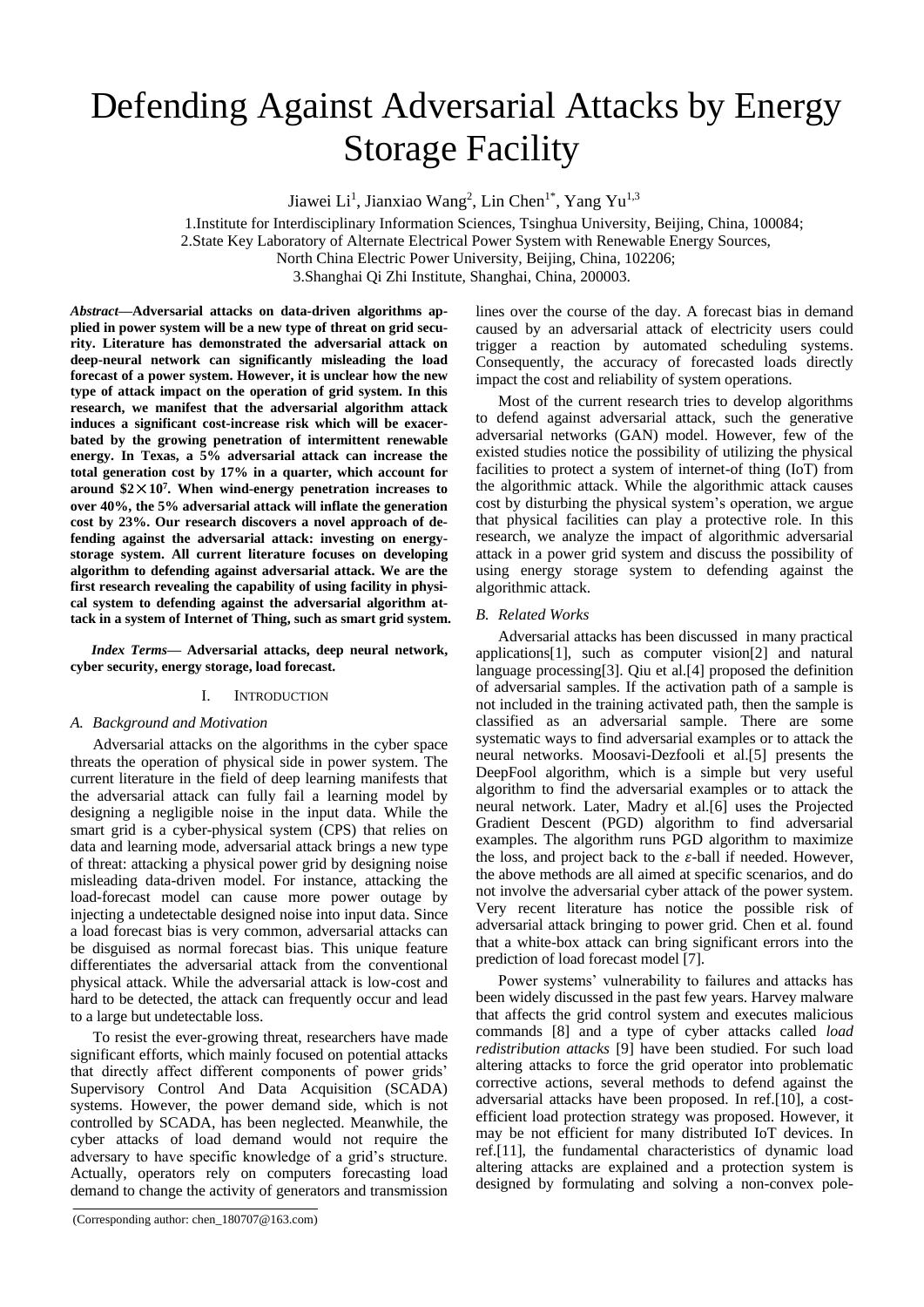placement optimization problem based on a feedback from the power system frequency. In ref[.\[12\],](#page-4-11) the vulnerability of deep neural networks (DNN) through adversarial attacks was evaluated and an adversarial-resilient DNN detection framework was designed to defend such attacks. Overall, most of the previous works are focusing on proposing the strategy and the algorithm to protect the power grid security. Little literature focuses on physical facilities to directly defend the cyber attacks.

#### *C. Contrbution*

i) To the best of our knowledge, we are a pioneering research using the facility of power grid in physical world to resist algorithmic adversarial attacks in cyber space.

ii) We found the significant and complex impacts of the adversarial attack on power grid and found the existence of extreme venerable hours. A white box attack based on projected gradient descent (PGD) algorithm is applied to simulate the user's attack behavior, where an attacker adversarially injects false data into the input features of forecasting algorithms.

iii) We highlight that the penetration of intermittent renewable energy will aggravate the impact of the adversarial attacks and exacerbate the vulnerability of power grid system.

#### II. PROBLEM FORMULATION

In the actual dispatch operation of the power system, operators always make decisions for minimizing the overall cost, which will inevitably harm the interests of some users. Therefore, the user has the motivation to tamper with the data to gain more benefits. In this way, users are strategic and may mislead the model by uploading false data to obtain greater benefits. At the same time, ES can be controlled to improve the robustness of power system, as shown in [Fig. 1.](#page-1-0) Thus, how adversarial users attack existing models is a problem we need to discuss below.



<span id="page-1-0"></span>**Fig. 1. The schematic of our proposed attacks on load forecasting algorithms along with the threats over power system operations.**

In this section, we formally describe the forecasting and attacking models [\[7\].](#page-4-6) We simulate the user's attack behavior by white-box attack, where an attacker adversarially injects false data into the input features of forecasting algorithms.

#### *A. Load Forecasting Formulation*

The input features of load forecasting algorithms include historical records of load, weather forecasts including temperature, weather indicators (e.g., sunny, rainy or cloudy) and seasonal indicator variables such as weekdays/weekends and hour of the day. Due to the limitation of model size and operating speed, the historical data generally used is the data of a just passed period. Mathematically, the system operator would be able to collect a training dataset:

$$
\sigma_{t+1} := \left\{ X_i, T_i, E_i \right\}_{i=t-H}^t, \tag{1}
$$

where, *H* represents the time period scale for intercepting historical data;  $X_i$  is the load demand at time  $i$ ;  $T_i$  is the temperature at time  $i$ ;  $E_i$  is the other information at time  $i$ .

In the task of load forecasting, one is interested to find a function parameterized by  $\theta$ .  $f_{\theta}$  is defined as a demand forecasting model, and  $\sigma_{t+1}$  is defined as the input data. Estimation of  $\theta$  is given by minimizing the difference between model predictions and ground truth values:

$$
\min \sum_{t=H+1}^{T} L_1(f_{\theta}(\sigma_t), X_t), \tag{2}
$$

where,  $L_1$  is the loss function to measure the performance of forecasting algorithm, which is defined by mean squared error (MSE). Here, the recurrent neural network (RNN) is used to predict the load demand.

## *B. White-Box Attack*

The purpose of adversarial attacks by strategic users is to widen the gap between the predicted value and the true value, thereby benefiting from it. They can control the demand  $X_i$ , but this kind of control is limited. In addition, we consider that strategic users can also control the temperature information  $T_i$  in a small range. The attacked  $\vec{X}'_t = [X'_{t-H},...,X'_t], \quad \vec{T}'_t = [T'_{t-H},...,T'_t]$  and other information  $\vec{E}_t = [E_{t-H}, ..., E_t]$  together constitute the input data  $\sigma'_{t+1}$ . We consider the simplest goal, which is to maximize the difference between the predicted value and the true value:

max 
$$
L_1(f_\theta(\sigma_{t+1}), X_{t+1})
$$
  
s.t.  $||X_i - X_i|| \le \varepsilon_1 \cdot ||X_i||$   
 $||T_i - T_i|| \le \varepsilon_2 \cdot ||T_i||$   
 $i = t - H, t - H + 1, ..., t$  (3)

where,  $\epsilon_1$  and  $\epsilon_2$  ensure small-scale control.

In this paper, we are considering white box attacks. Under the white-box setting, since the model parameters are known to the attacker, it is possible to find the attack input via solving (3). Since RNN forecasting algorithms is complex and the attacker's problem (3) is nonconvex, there is no closed-form solution for  $\vec{X}'_t$  and  $\vec{T}'_t$ . Nevertheless, an attacker can still find some attack vectors iteratively by taking gradients with respect to each time step's temperature values. For the highly nonconvex nature of the forecasting model, a slight (suboptimal) perturbation of the input features would drastically change the forecast output.

Based on (3), we define a loss function *L* with respect to each time step's feature  $X'_{t-i}, T'_{t-i}$   $i = 0, ..., H$ . Then the attacker iteratively takes gradients of *L* to find the adversarial input  $X'_{t-i}$ . Here, the PGD algorithm proposed by Madry et al. is used for white box attacks [\[13\].](#page-4-12) We follow a simpler method to only update the feature values based on the sign of the gradient at each iteration *k+1*:

$$
x_{k+1} = \prod_{B_{\varepsilon}(x)} [x_k + \alpha \cdot \text{sign}(\nabla_x L(\theta, x, y))], \tag{4}
$$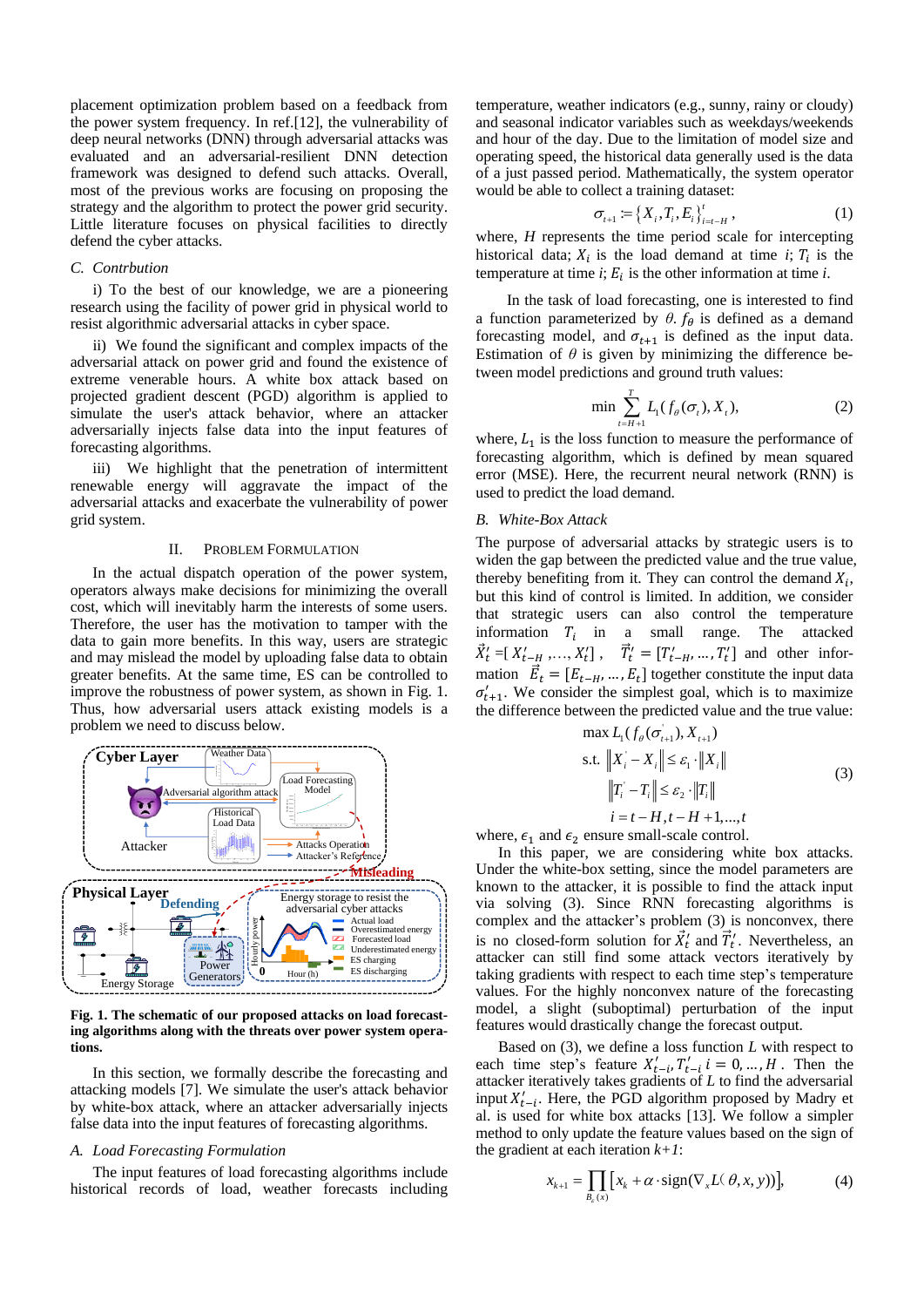where, x is historical data;  $\nu$  is the value to be estimated;  $\alpha$ controls the step size for updating adversarial temperature values.  $\prod B_{\epsilon}(x)$  means  $\epsilon$ -neighborhood projection in x. The resulting adversarial temperature vector is obtained by applying (4) a number of times.

During an attack, the adversarial information are injected into the system model to cause deviation from the normal operations.

#### III. SYSTEM MODEL

In this section, we consider an electricity pool model, and ignore the transmission line constraints. In the pool model, there are two supply sources, i.e., renewable energy sources and traditional thermal plants to meet the requirements of load demand every time slot. Besides, there is ES to control the intermittent and uncertainty of green energy.

**Renewable Energy.** For the zero-fuel-cost, the renewable energy should be utilized as much as possible. There could exist time slots during which renewable energy is more than demand. Let the ratio of total excessive renewable energy vs total excessive demand, defined as  $\rho$ , which is an effective measure of the availability of excessive renewable energy that can be stored for satisfying future demands.

$$
\rho = \sum_{t=1}^{T} \left[ w_t - D_t \right]^+ / \sum_{t=1}^{T} \left[ D_t - w_t \right]^+, \tag{5}
$$

where,  $[\cdot]^+$  is the positivity operator (max $\{\cdot, 0\}$ );  $w_t$  is the output of green energy at time  $t$ ;  $D_t$  is the demand at time  $t$ .

**Thermal Plant.** The unit fuel cost is assumed to be fixed. When the renewable energy output is insufficient, thermal power plants produce electricity. Since electricity power company is profit seeker, so cheaper electricity is generated first.

**Load Demand.** It should be forecasted in advance. It is used to inform system operators the future load profiles, and serves as the basis of decision-making problems. However, the load forecast will be biased after adversarial cyber attacks. When the load demand is overestimated at each time step, the operator tend to charge the excess power into the ES. If there is no surplus in ES, unfortunately the excess power can only be wasted, which will result in excess costs. When load demand is underestimated, the ES discharges to the system and the more expensive thermal plants may output power. Therefore, reasonable control of ES can help withstand such adversarial data attacks to avoid additional costs.

The renewable energy prediction and load prediction profiles are inputted into the model. However, considering the user's adversarial attack behavior on load demand, we assume that renewable energy is predicted precisely in the existing forecasting model, and the load demand is biased. Deviations in load forecasting will cause curtailment costs and additional energy cost.

The system operator may seek to minimize the expected total cost. The system model is formulated as:

$$
\min C_{\text{total}} = \sum_{t=1}^{T} \left[ \sum_{i=1}^{N} c_{t} P_{i,t} + c_{t} \left( F D_{t} - D_{t} - g_{t} \right)^{+} \right], \quad (6)
$$

where, *T* is the total number of time slots; *N* is the number of thermal plants;  $c_t$  is the marginal cost at time  $t$ ;  $c'_t$  is the highest marginal cost among thermal plants used to satisfy

the demand at time  $t$ ;  $P_{i,t}$  is the actual power produced by thermal plant  $i$  at time  $t$ ;  $FD_t$  is the forecasted demand at time *t*.

subject to

$$
\sum_{i}^{N} P_{i,t} + w_t = D_t + g_t - b_t, \tag{7}
$$

$$
B_t = B_{t-1} + g_t - b_t, \tag{8}
$$

$$
0 \le B_{\iota} \le \overline{B},\tag{9}
$$

$$
B_0 = 0,\t\t(10)
$$

$$
0 \le P_{i,t} \le P_{i,\text{max}},\tag{11}
$$

where,  $g_t$  and  $b_t$  are the charging and discharging power of the ES at time  $t$ , respectively;  $B_t$  is the stored energy of the ES at time *t*;  $B_0$  and  $B_T$  are the initial and ultimate energy levels, respectively;  $\overline{B}$  is the capacity limitations of the ES;  $P_{i,\text{max}}$  is the capacity of thermal plant *i*. Since ES is expensive, the capacity  $\overline{B}$  is not large in fact. Therefore,  $\overline{B}$  is much smaller than  $D_t$ .

Constraint (7) express the power balance of the whole system. The energy balance equation and the capacity limitation of the ES are given by constraints (8) and (9), respectively. Constraint (10) ensures that the energy stored at the end of the time scope is the same as that in the initial state. Constraint (11) shows the capacity limit for the thermal plant.

**Energy Storage.** In this paper, we consider an easy control strategy of ES. When the load demand is overestimated, the ES should be controlled to store the excess power (renewable power or excess power generated for over-forecasted demand) until the ES is fully charged. In the following time, the stored electricity in ES can be discharged to make up for the lack of electricity.

To evaluate the impact of adversarial attacks on the power system, we obtain the demand, renewable and thermal plant data from electric reliability council of Texas (ERCOT)<sup>[\[14\]](#page-4-13)</sup>. To maintain the same order of magnitude, we multiply the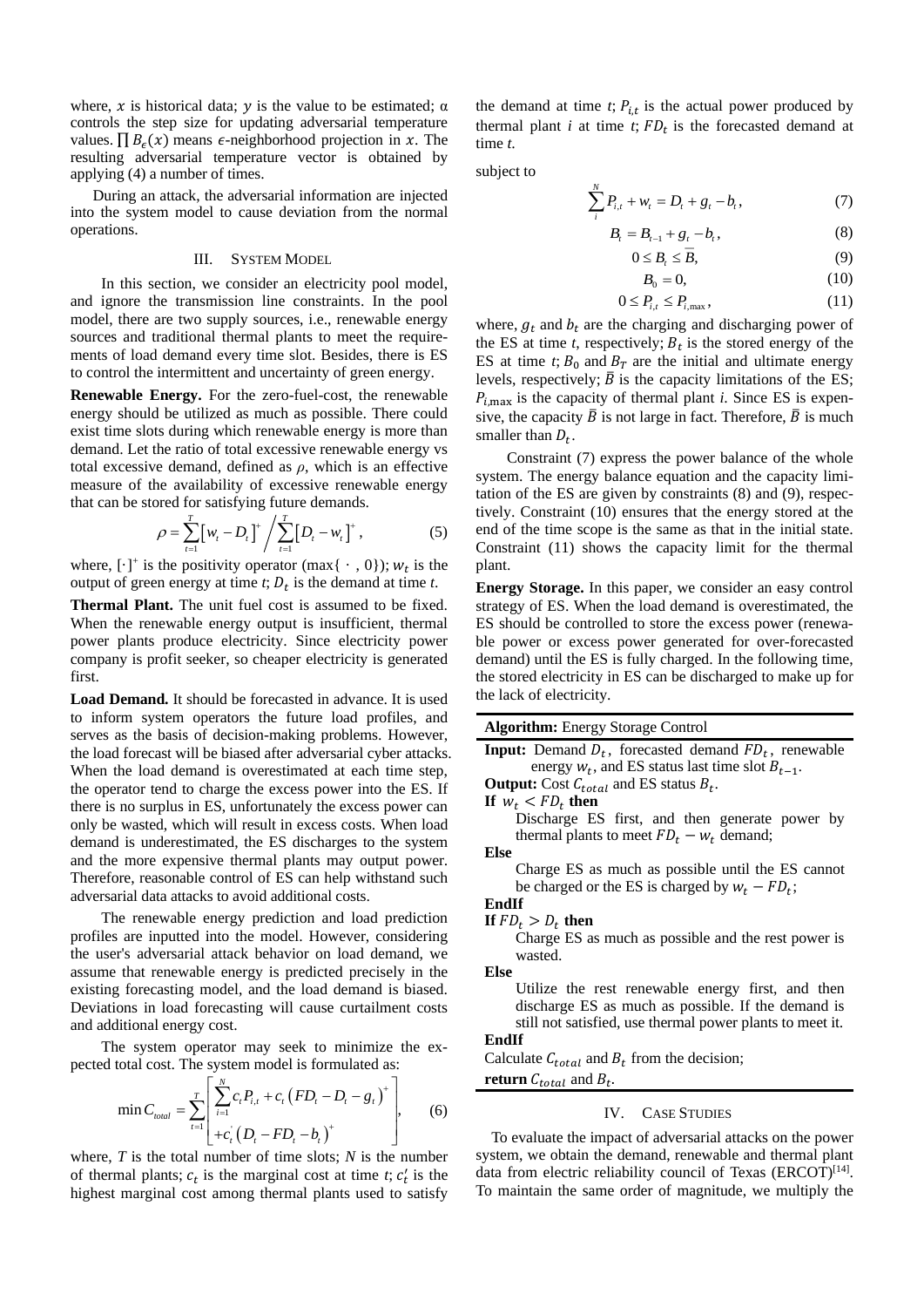original solar data by a coefficient 16000. And then we multiply wind and solar energy by coefficients 3, 4, 5, 6.5 to reflect different proportions of net renewable energy, i.e.,  $0.25\%$ ,  $3.2\%$ ,  $12\%$  and  $43\%$ . Weather data<sup>[\[15\]](#page-4-14)</sup> includes hourly temperature, precipitation, air density and cloud cover in Houston in 2012. The maximum demand exceeds 80000 MW per hour. The battery capacity is 16000 MW.

#### *A. Adversarial attacks' performance*

We compare the operation cost with and without adversarial attacks on the electricity pool model. We found that the adversarial attack can largely inflate the generation cost. For instance, a 5% attack on load forecast model can increase the quarter generation cost by 200 million dollars, which is roughly 17% of the total generation cost.

In order to analyze the cost impact of adversarial attack in each hour. We define the concept of cost loss ratio in each hour. The cost loss ratio caused by an attack indicates the ratio of the difference between the cost of an attack  $(\epsilon = 3\%)$  and the cost of no attack to the average cost per hour. The attacks will bring cost losses in general, but some hours will also bring cost gains, as shown in [Fig. 2.](#page-3-0) The cost loss ratio of most hours is near 0, while the cost loss ratio of some hours is greater than 0 or even less than 0. We notice that the distribution of adversarial attack's hourly impact is bimodal. Therefore, the power-system cost is extremely venerable in some hours shown as in Fig. 2. Thus, the hours are divided into three types: benefit hours (the cost loss ratio is lower than zero), loss hours (the cost loss ratio is higher than zero) and extremely vulnerable hours.



<span id="page-3-0"></span>**Fig. 2. The cost loss ratio caused by attack under 3.2% proportion of renewable energy.**

We analyze the distribution characteristics of the three types of hours and summarize in [Fig. 3\(](#page-3-1)a). We found that the benefit hours are mainly distributed in 7:00-8:00 from September to December, and the loss hours are distributed from 9:00 to 22:00 in September and October. Among them, the extremely vulnerable hours are concentrated in the daily peak of electricity consumption (11:00 to 19:00). This is because electricity consumption in peak hours is large and the electricity price is higher, which is more vulnerable to user attacks. While in November and December, the loss hours appear more disorderly, and even on a certain day in December, the whole day is extremely vulnerable hours, which relates to the high electricity consumption on that day. Therefore, the system operator of ERCOT has to particularly be careful in those extremely venerable hours.



<span id="page-3-1"></span>**Fig. 3. A heat map of the cost loss ratio over a 24-hour period from September to December in 2012. (a) Base case under an**  attack  $(\epsilon = 3\%)$  with 3.2% renewable proportion. (b) High re**newable proportion case under an attack (ϵ=3%) with 43% renewable proportion. (c) Energy storage case to control battery to resist attacks (ϵ=3%) with 3.2% renewable proportion.**

#### *B. The impact of renewable energy*

By comparing [Fig. 3\(](#page-3-1)a) and [Fig. 3\(](#page-3-1)b), it can be seen that increasing the proportion of renewable energy will not affect the distribution of the three types of hours, but will increase the cost benefit of the benefit hours and the cost loss of the loss hour, respectively. The increase in the proportion of renewable energy makes the system more vulnerable to adversarial attacks, but the impact varies from hour to hour. To further explore the impact of the proportion of renewable energy on the cost loss ratio, we performed scatter plots to the cost loss ratio under different renewable energy proportions in the same hour.



<span id="page-3-2"></span>**Fig. 4. For the same hours, the cost loss ratio (between no at**tack and  $\epsilon = 3\%$  attack) under 3.2% renewable proportion is **related to that under 43% renewable proportion. The equation next to the line represents the fitting function. In the lower right corner, 43% renewable proportion comparing to 3.2%,**  *unchange* **means that the cost loss ratio remains unchanged;**  *increasing* **means the hours with increasing cost loss ratio;** *reducing* **indicates the hours with decreasing cost loss ratio.**

As shown in [Fig. 4,](#page-3-2) with the increase in the proportion of renewable energy, the change costs in the benefit hours are small, while the change costs in the loss hours large. For the benefit hours, their reducing and increasing change no much. While for the loss hours, their cost loss ratios increase the most, and the average change cost reached 0.422\$/h, which indicates the proportion of renewable energy has a greater impact on loss hours.